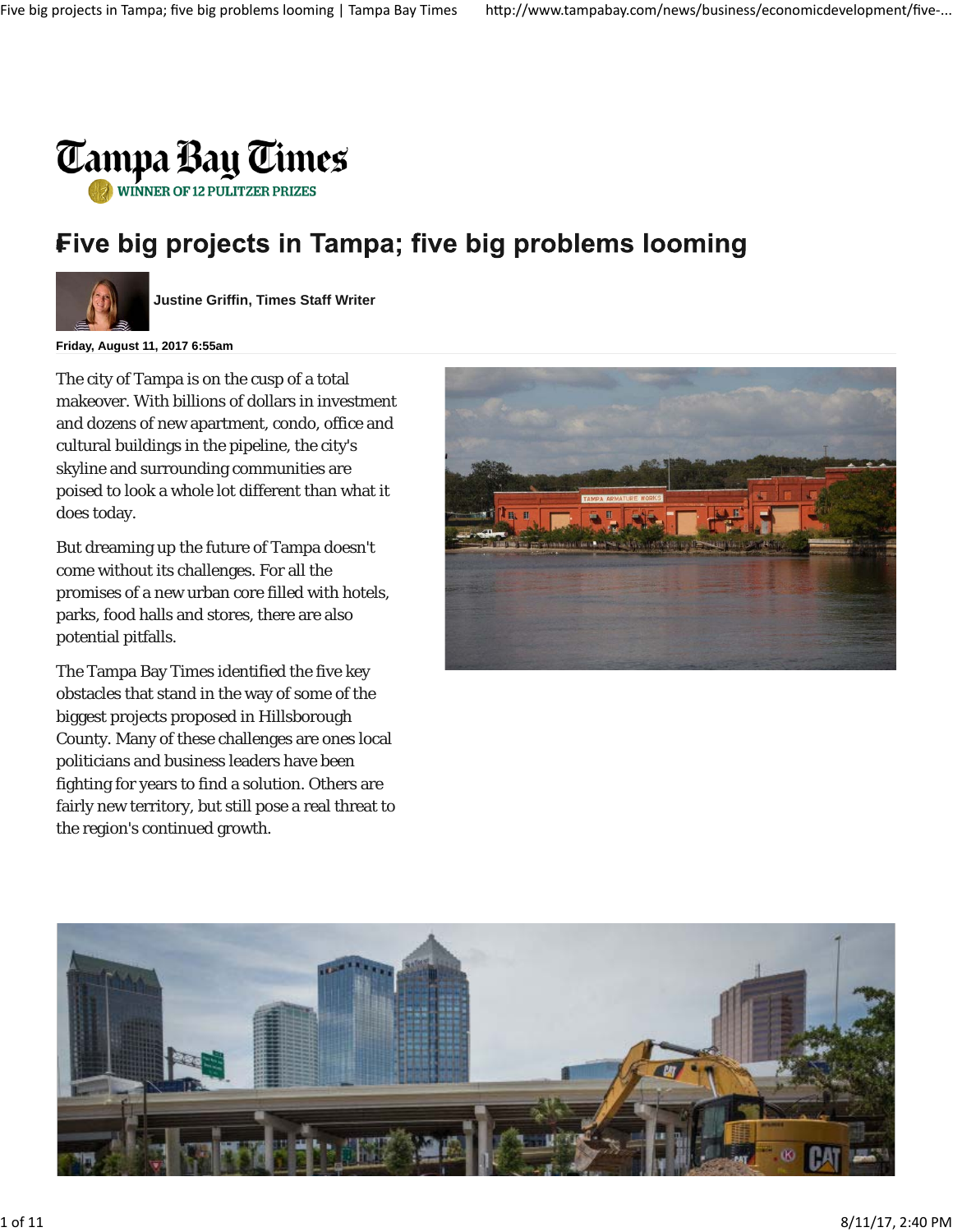

[LOREN ELLIOTT | Times]

A construction site is seen just north of Amalie Arena in downtown Tampa, Fla., on Monday, May 1, 2017. Currently, the city of Tampa and Hillsborough County have committed a total of at least \$34 million to reimburse Strategic Property Partners, the Vinik-Cascade company, for road, sewer, sidewalk and infrastructure work needed to support SPP's mixed-use project near Amalie Arena.

# **Congested roadways:**

Tampa Bay Lightning owner and one of the financial backers of the \$3 billion Water Street Tampa development, Jeff Vinik, was among a group of 20 or so business leaders who traveled to Charlotte earlier this summer to learn how another similarly sized city in the South was able to build workable transit options for residents and visitors. Charlotte has grown at a tremendous rate in recent years, attracting young professionals and new corporate employers. Charlotte also has light rail, street car and bus systems. In contrast, Tampa Bay has one of the worst transit systems in the country. Hillsborough's transit board voted to eliminate nearly 20 percent of bus routes in the county just this week. Plans to improve public transit and local highways continue to stall as state and local lawmakers fail to push projects forward, like adding 90 miles of toll lanes to local interstates and express toll lanes on a rebuilt Howard Frankland Bridge over a five-year work plan. Last year, Hillsborough County commissioners voted against giving residents the opportunity to decide whether to tax themselves to raise money for roads, buses and other transit options like bike paths.

"Our business community is behind it," Vinik said during a meeting about transit last month. "The political community is mixed and not there yet."

Even at the airport — which is expanding and renovating to keep up with an influx of more than 35 million travelers expected to flock here annually in the near future — officials are worried about the future of Tampa Bay area roads. A \$1 billion first phase of investment is wrapping up at the airport with the installation of a people-mover train system and new rental car facility this year.

"There's no silver bullet coming here. It's going to be a mix of Ubers, cars, buses and maybe a train," said Al Illustrato, executive vice president of facilities and administration at the Tampa International Airport. "But nothing is more urgent. If people can't get off the roads to get in or out of the airport, that's a critical problem."

Designing a new downtown with ample parking given Tampa's heavy reliance on cars will be a challenge for James Nozar, CEO of Strategic Property Partners (SPP), the real estate firm in charge of the Water Street Tampa development.

**Previous Coverage:** Finally, Jeff Vinik's vision has a name: Water Street Tampa

"Within the acreage that we own and control, we are restoring the road network and improving connectivity between neighborhoods like the Channel District, Harbour Island and downtown," said Nozar, noting that work includes new pedestrian walkways and bike paths. "We are working with several technology partners as well as Intersection, a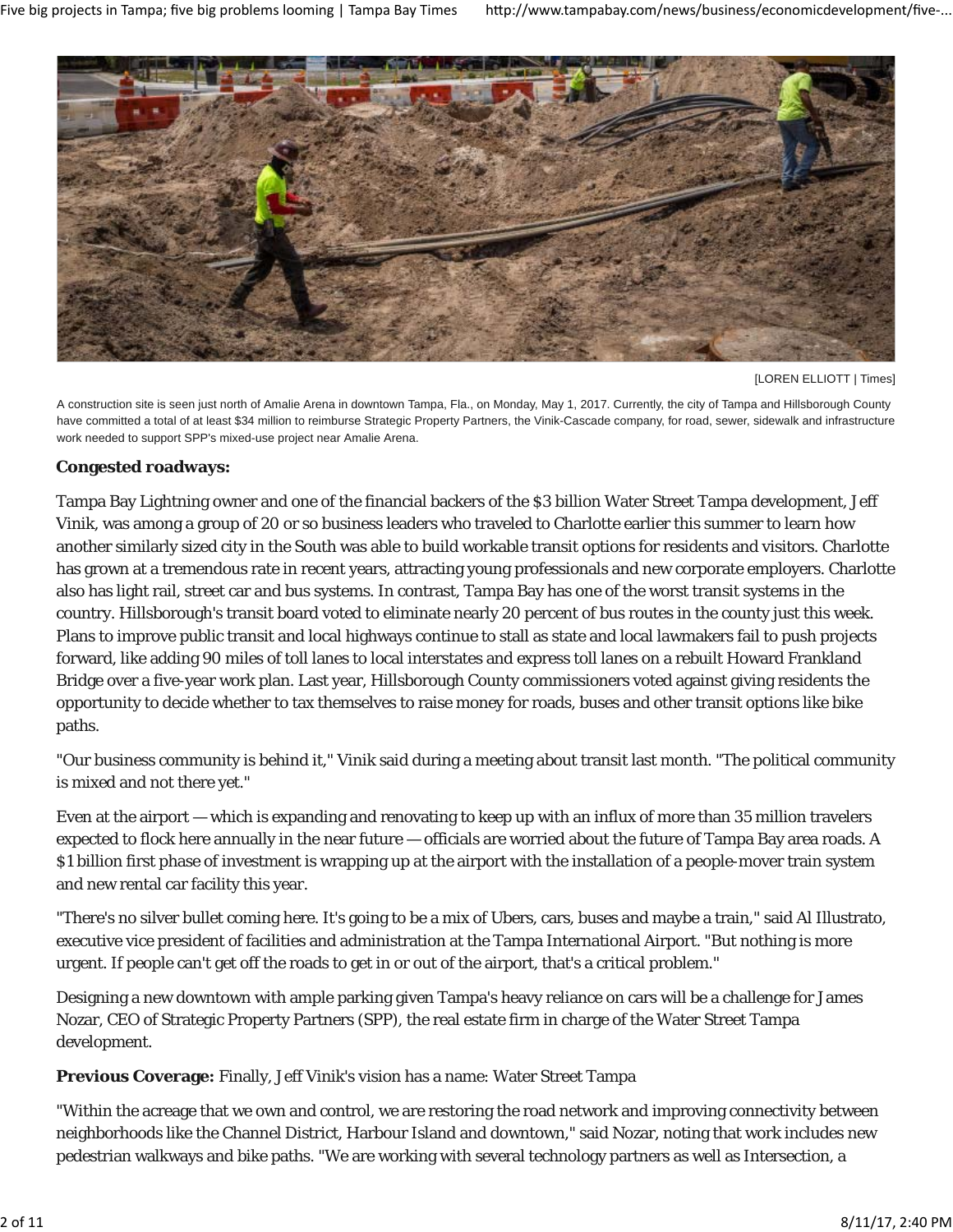Google Sidewalk Labs company, on a digital master plan."

To become one of the most "connected environments in the world, Nozar said, SPP is installing miles of new technology infrastructure. "That infrastructure will enable us to build 'smart' traffic mobility and parking options that maximize efficiency and utilization of the roadways and available parking supply."

In nearby Tampa Heights,more than 450 new parking spaces will be added, said Chas Bruck, principal with Soho Capital, the Tampa firm behind the Heights project, which includes the renovation of the historic Armature Works building.

"We have made it a priority to ensure parking wouldn't be an inconvenience for our residents or visitors. Every block within the Heights will have its own dedicated parking along with 450 new on-street parking spots," he said.



[CHRIS URSO | Times]

A people mover tram is seen as construction continues on a new people mover station located at the main terminal of Tampa International Airport Tuesday, April 18, 2017 Tampa.

#### **Construction workers needed:**

Tampa Bay projects face the serious threat of delays due to a nationwide construction worker shortage, which has persisted for years. Ever since construction projects started to come back online in the years following the Great Recession from 2008, those in the real estate industry have struggled to find enough workers to complete these big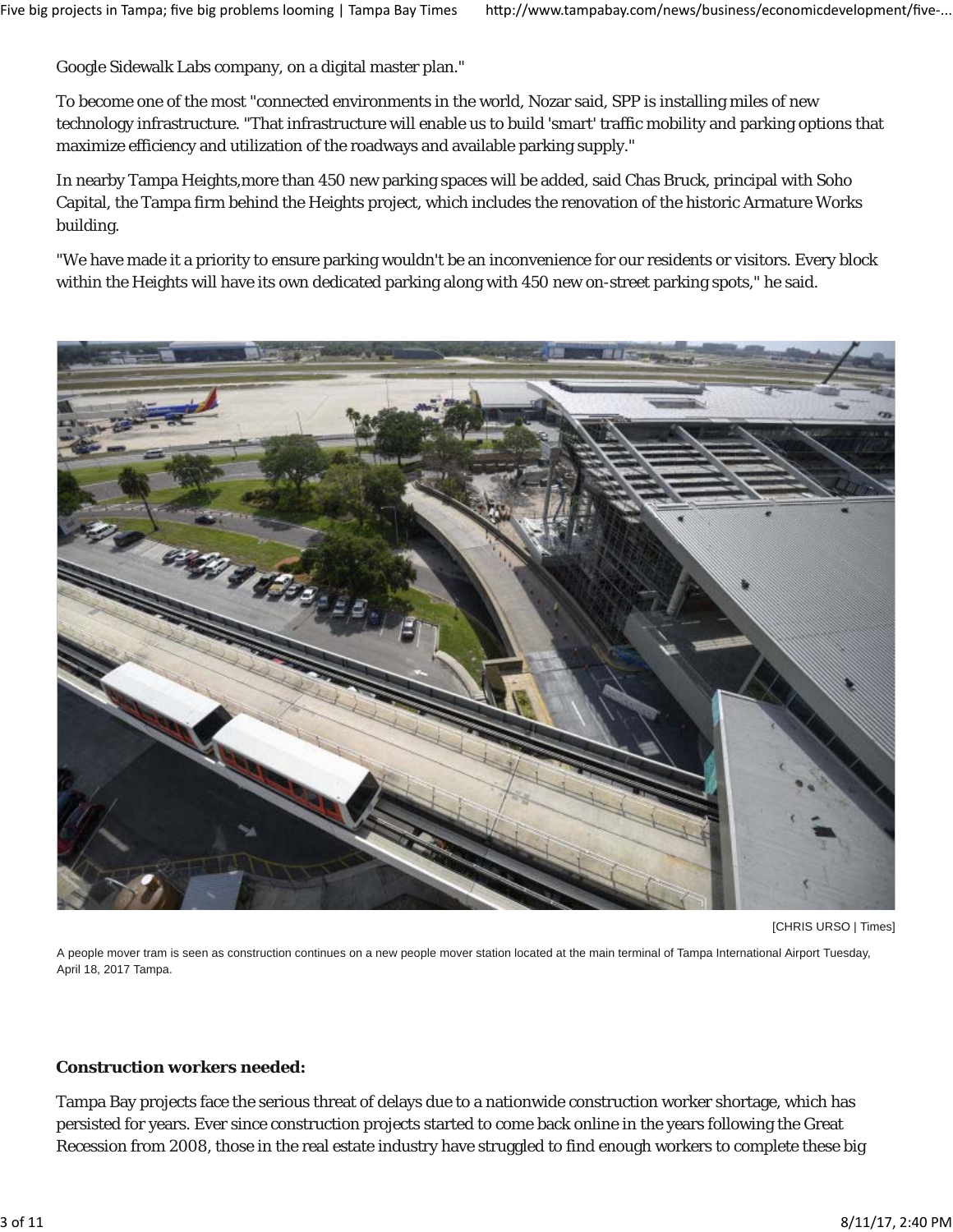jobs. Construction workers are scarce for a number of reasons. Many were burned by job losses during the recession and aren't returning to the industry. Others are turned off by low pay or they don't want to work outside in the Florida heat. Older workers are retiring and younger people aren't eager to take their spots. Millennials don't see construction work as a career path, and shop class is no longer featured in high schools as it used to be.

"We lost about 20 percent of the workforce after the recession and never really recouped," said Conrad Lazo, who specializes in construction law with the Tampa firm, Becker & Poliakoff. "These workers had to retool. Many of them went into the IT business and have no interest in going back outside. A certain portion of these laborers will come back for higher pay, but that's another problem for developers who want a project done under budget."

Tampa isn't the only city seeing a surge in new construction projects. While some say Miami's real estate boom has peaked, many of its larger scale residential and commercial projects still aren't near completion, keeping a lot of Florida's construction workers tied down in South Florida. Lazo says that Tampa developers will likely have to pull workers from other states in order to meet the demand and the timeline for their projects. The airport has pulled subcontractors from surrounding Florida cities and even some from other states, Illustrato said. But the increased scarcity of workers as more local projects begin work is likely to drive up the cost of construction, which is of concern to the airport and their future needs, Illustrato added.

**Previous Coverage:** Tampa International Airport morphing into a mini-city unto itself

"Downtown Tampa is more than just Water Street Tampa," Lazo said. Water Street Tampa is expected to become one of the largest and most active construction projects in the U.S. with 4,000 on-site workers once the first phase gets underway later this year. "There's the Franklin Street building, the Tampa Tribune site, the apartment building next to the Straz. There will be 50 stories of buildings coming out of Tampa's permit office soon. And it's going to require a lot of man power."

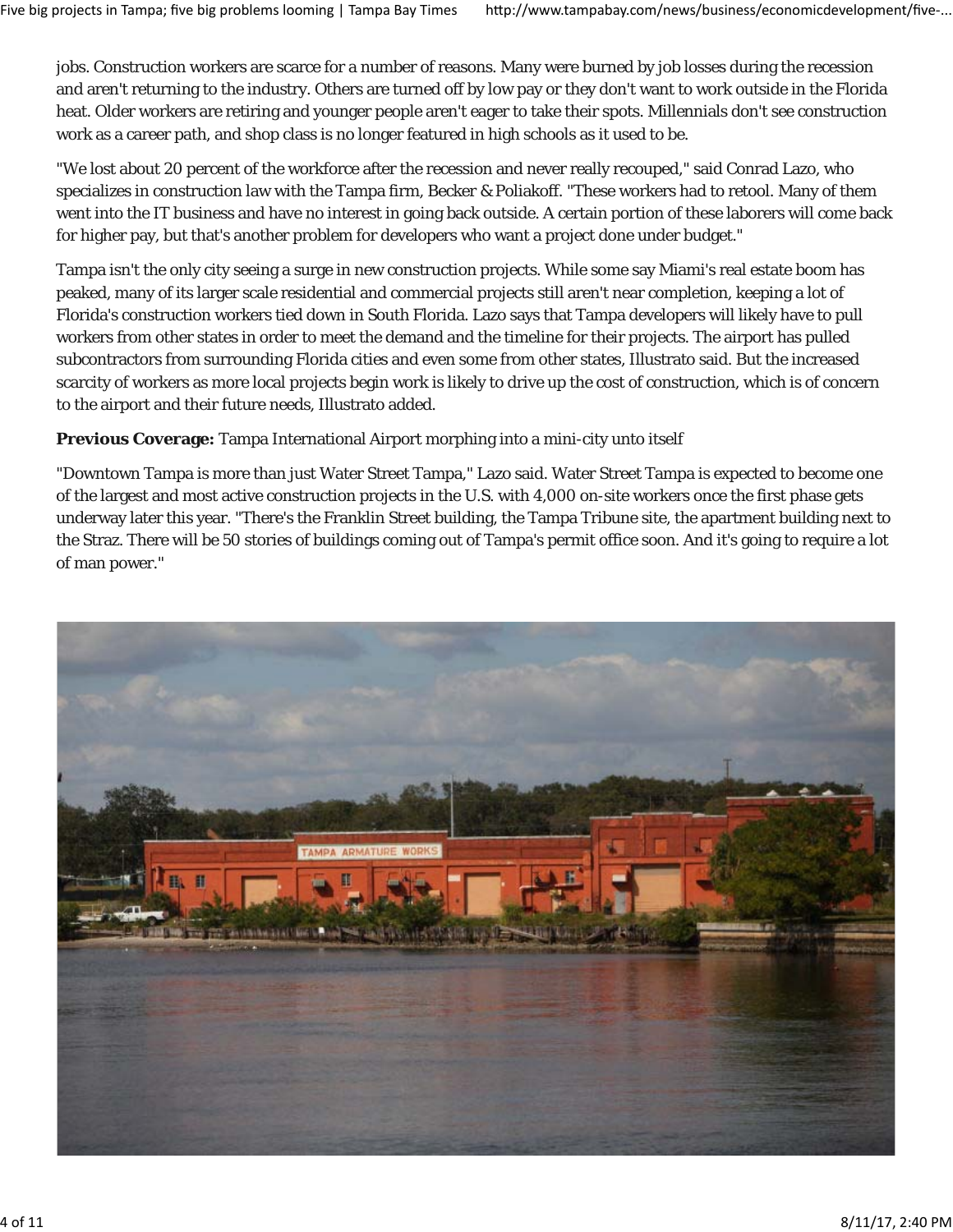[SKIP O'ROURKE | Times file photo]

The Armature Works Heights building in Tampa Heights will be home to the Heights' Public Market.

#### **Sea level rise and sewer infrastructure issues:**

Scientists have proven that sea level rise is a real occurrence, and a major threat to coastal communities like Tampa Bay, said Davina Passierni, a research civil engineer with the U.S. Geological Survey. She works out of the St. Petersburg Coastal and Marine Science Center and her research focuses on the impact of sea level rise — from flooding caused by hurricanes to beach erosion in Gulf Coast communities. Rising sea levels could swell 5 to 19 inches in Tampa Bay by 2040 which would send more water to lap at the edges of the city of Tampa, according to a recent analysis from the Hillsborough City-County Planning Commission. A 2015 study by a Tampa Bay-wide Climate Science Advisory Panel concluded that the region could experience sea level rise between 6 inches and 2.5 feet in 2050 and another 1 to 7 feet in 2100.

"Sea level rise is occurring. You can see this from the tide gauges dating back to the 1800s and through satellite data. Over the span of time, it's painting a picture of global sea level rise," thanks to climate change and the melting of ice sheets, she said.

"This is definitely an issue for any coastal community," Passierni explained about Tampa. "People are beginning to experience this first hand in cities like Miami, where they recognize it at a problem and are in the early stages and are starting to plan for it. As a scientist, we're trying to bridge the gap between science and educating the general public and stakeholders that can make the necessary changes."

In Miami, city officials are raising roads that flood during storm surges. In Tampa, developers are building with height and proper reinforcement for flooding in mind, SoHo Capital's Bruck said.

**Previous Coverage:** The sea level did, in fact, rise faster in Florida and the southeast U.S.

"Our project is called 'the Heights' for a reason: there is nearly 44 feet of grade across the site," he said. "We are currently upgrading all the infrastructure within our property, (including) over 1,200 feet of new seawall and the Riverwalk extension. The floors within Armature Works were raised nearly two feet during the remodel and all new construction will obviously be constructed with the first floor outside of flood plain."

SPP is re-grading the downtown area to raise building ground levels to at least 11 feet above sea level, making sure all critical electrical and life safety system infrastructure are at higher elevations in each building and planning to exceed code standards for hurricane and wind resistance, Nozar explained.

Aging and overworked sewage systems, which were stressed to the point of purging sewage into Tampa Bay during some storm surges in St. Petersburg and Tampa last year, also pose a problem for development — especially in Tampa where the Water Street Tampa development alone predicts it will draw at least 23,000 more people to live and work downtown.

SPP is underway with replacing and improving the area's utility and stormwater infrastructure already.

"Some of the pipes in the area are over 60 years old, others are too small to support the planned future development in downtown Tampa," he said.

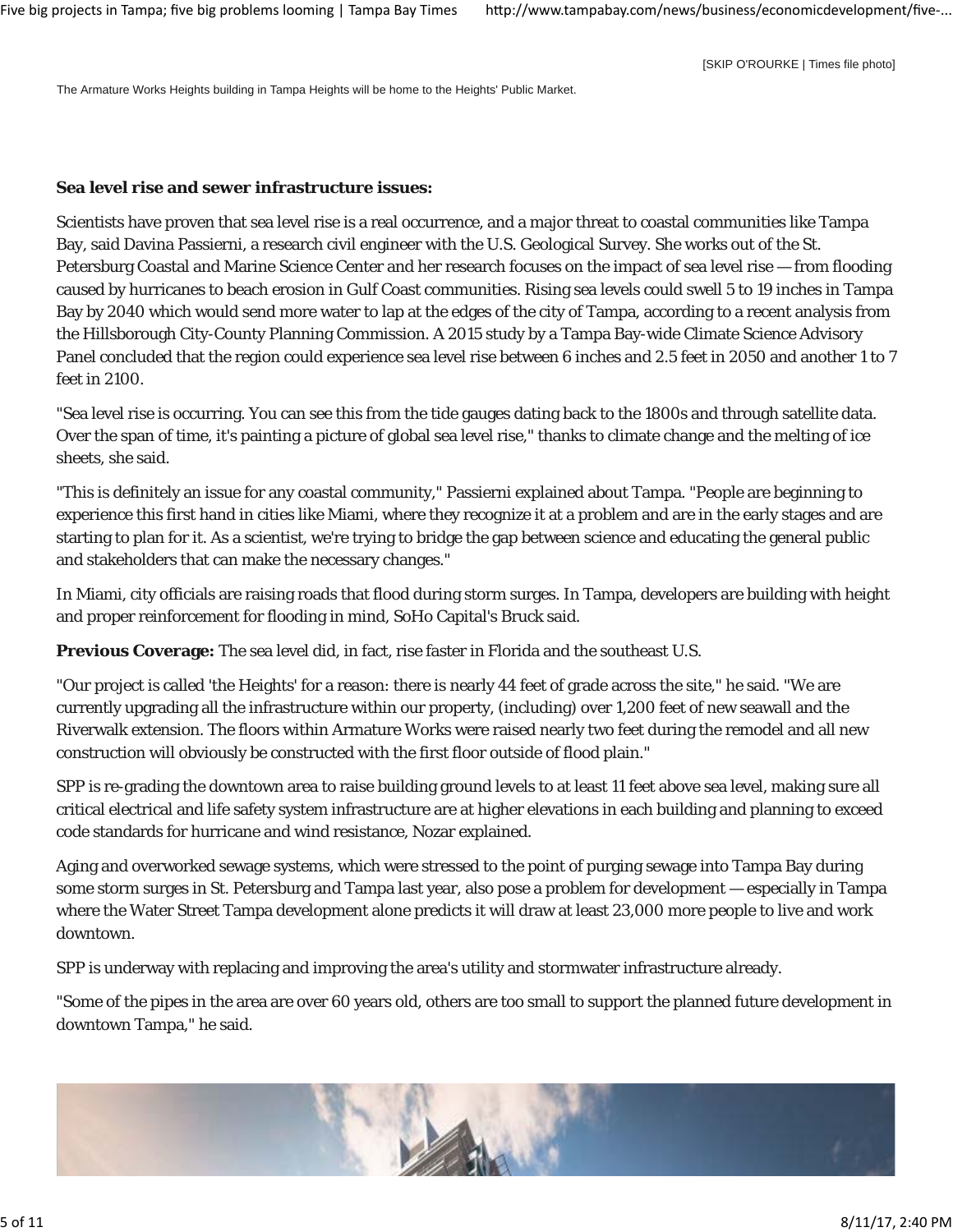

[Photo courtesy of Virage Bayshore]

Plans for Virage Bayshore call for a new level of luxury in the Tampa Bay market, with a tower topping out at 24 stories and 71 units. The site at 3401 Bayshore Blvd. is the last unclaimed parcel on Bayshore zoned for a high-rise tower.

#### **Who wants to live here?**

Tampa isn't the only city that's undergoing a complete urban overhaul. Besides Charlotte, smaller Southern metro areas like Ashville and Nashville have seen a surge of development and an influx of young professionals moving to the area.

"Some of the most valued real estate in Florida is devoted to parking spaces," said John Boyd of the Boyd Company, a corporate site selection firm. "There's a real growth opportunity in Florida, with millions of square feet being redeveloped into more valuable commercial space right now. Florida has a lot of activity going on and Tampa is at the heart of it with what Mr. Vinik is doing."

While there are plenty of perks of living near the beach and in a state with no income tax, there are some challenges too, Boyd explained.

"Tampa historically has been seen as a less desirable place than Broward, Miami or West Palm because of an image of high crime and lower wages," he said. "Transportation is a challenge. Sanitation is an issue. There are real infrastructure concerns and a vulnerability to natural disasters which is a problem for something like data center operations."

Tampa's wages are historically lower than other metro areas that are attractive to young professionals, like Austin where Apple has launched a satellite campus or Charlotte, where Google built a data center operation just an hour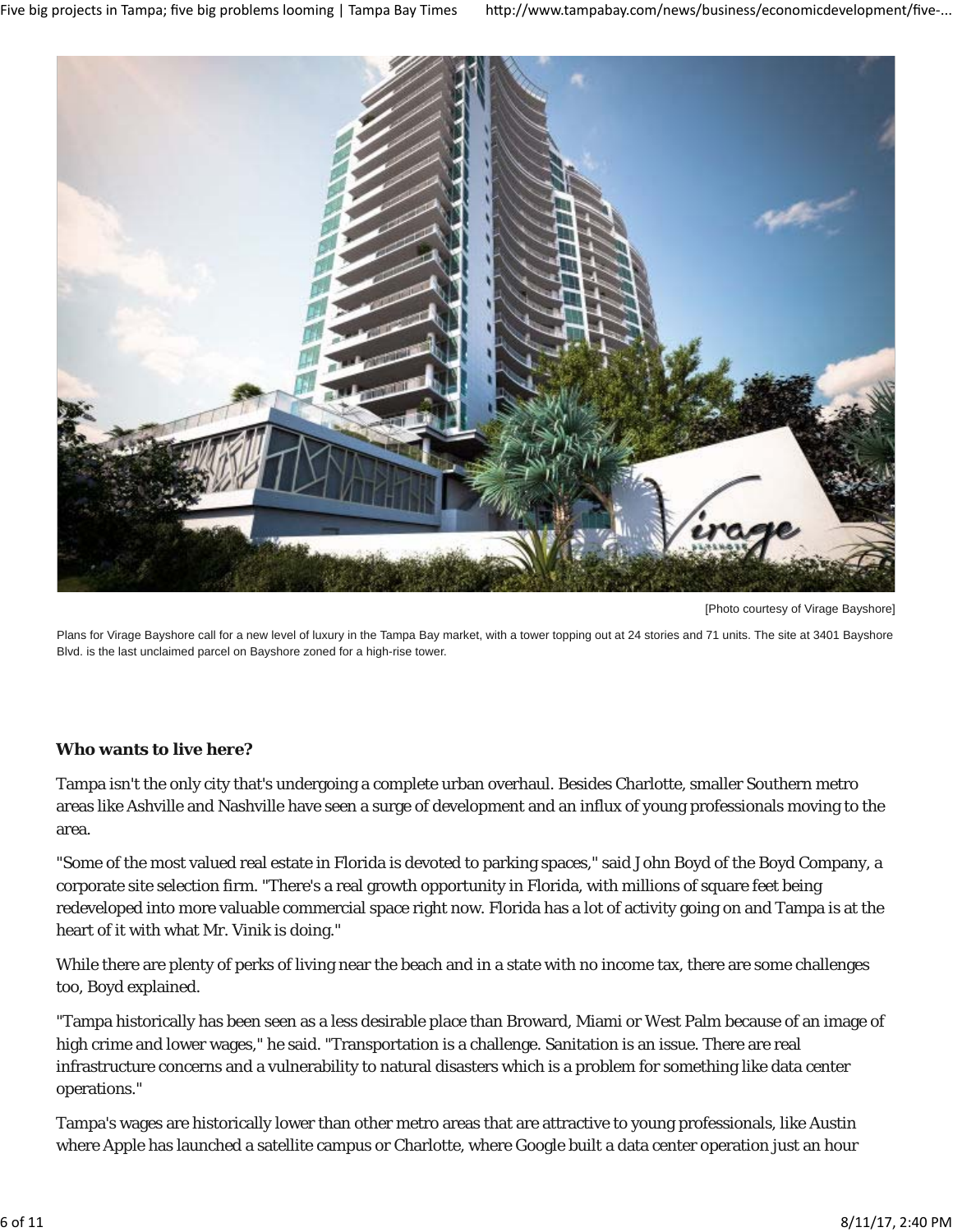outside of the city.

Florida's public school systems lag seriously behind other states. But Florida's prepaid college programs and Bright Futures Scholarships are enticing to those looking to move to the area, Boyd said.

**Previous Coverage:** The Heights Market concept will be the first of its kind in Tampa Bay

Part of Water Street Tampa's ultimate goal is to draw new businesses to downtown Tampa that will bring higher paying jobs with them. But how? SPP hasn't announced any major office tenant commitments yet. Nozar says their project speaks for itself.

"Tampa is growing in population faster than any other time in decades, outpacing most peer cities across the country. Much of this growth has occurred in downtown Tampa and the close-in neighborhoods," he said. "There is no project like Water Street Tampa in any of our peer cities. There are some significant projects occurring – but none of this scope and magnitude in a downtown area. As more and more companies are moving to downtowns across the country Water Street Tampa provides a unique opportunity for companies looking to expand and tap into a growing workforce."



[Photo courtesy of BTI Partners]

Related Development LLC, a Miami-based company, was approved for a \$52 million loan to build a luxury apartment tower in the Westshore Marina District.

# **Who can afford to live here?**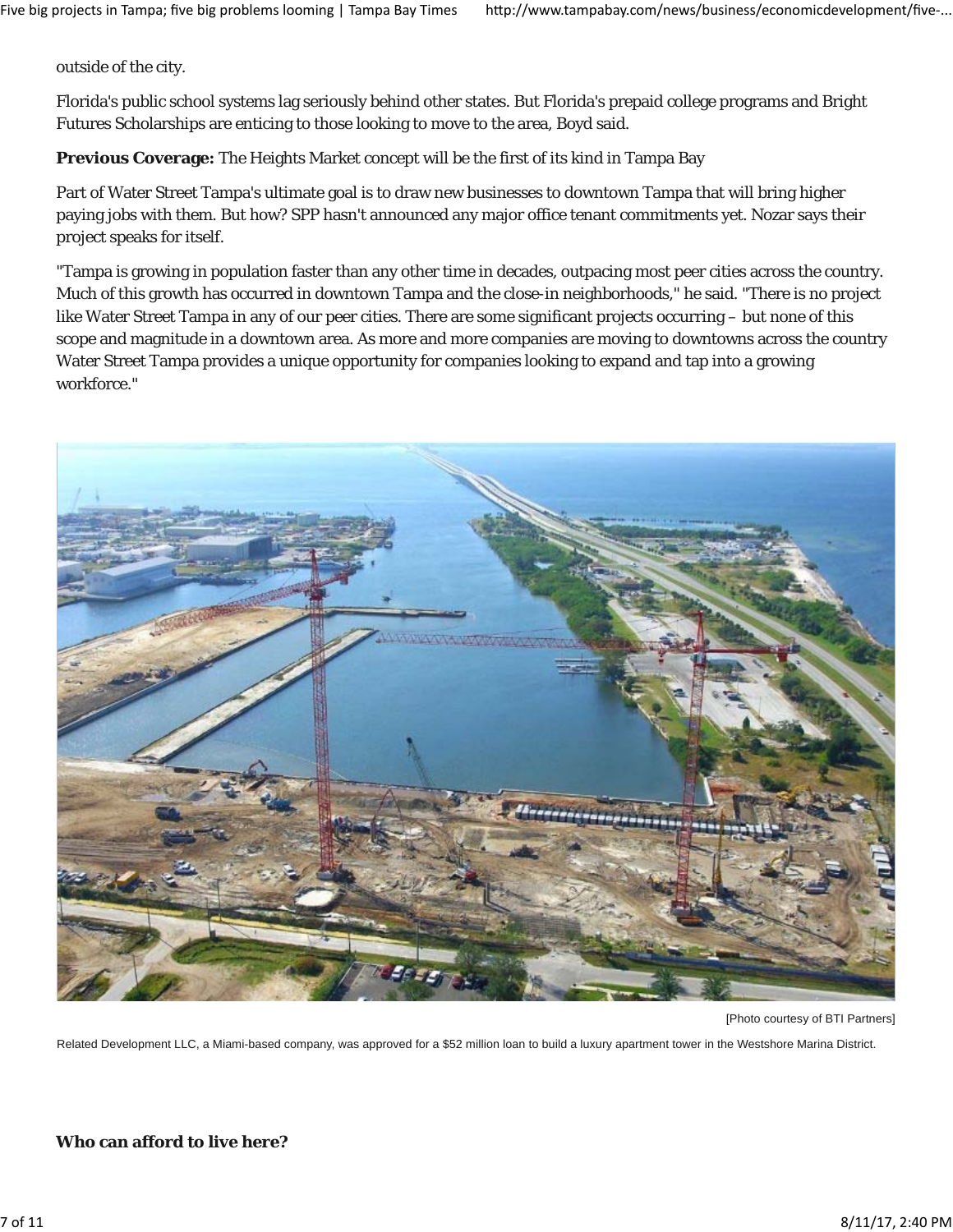Tampa's cost of living is nine percent lower than the national average, making it a more affordable place to live here than bigger, more bustling cities. But that's changing fast. Housing prices are skyrocketing and full-time salary wages aren't keeping up.

The average price for an apartment in Tampa is \$1,099 a month, according to the website, rentcafe.com. That's an eight percent increase compared to the previous year, with the highest spikes coming from downtown Tampa. The average rent for a downtown apartment is \$1,775 a month. The price for a studio apartment shot up 13 percent this year compared to last. Meanwhile, the average salary for the metro area hovers at just under \$52,000, according to payscale.com.

Rent prices are expected to keep going up. But Bruck, whose project includes a 314-unit apartment building, welcomes the addition of more options in Tampa.

**Previous Coverage:** Rent in Tampa is getting more expensive faster than anywhere else in Florida, report says

"The total units planned over the next five years in the urban core isn't worrisome, but encouraging," he said. "We are creating an urban village where you live, work, play. We are still going to be an attractor for our surrounding communities along with being a destination spot for tourists."

The Virage Bayshore, a 24-story, 71-unit tower with views of Hillsborough Bay and the downtown Tampa skyline is considered the last unclaimed parcel on the coveted Bayshore Boulevard. Prices for these condo units range from \$1 million to \$5 million each. Water Street Tampa's downtown development aims to offer housing that appeals to medical students for USF's new downtown medical school and neighboring medical arts building and to empty nesters looking for an urban living situation.

"While there have been a few thousand housing units added to downtown Tampa over the past several years, we believe there is much more demand for downtown housing to support the region's explosive growth," Nozar said. "Tampa has lagged behind many of its peer cities in terms of providing new downtown housing options. Because SPP is a long term developer and owner, and our analysis of the local growth shows plenty of opportunity. We are very bullish on providing a significant amount of new housing in downtown Tampa."

*Contact Justine Griffin at jgriffin@tampabay.com or (727) 893-8467. Follow @SunBizGriffin.*

# **Armature Works:**

The 68,000-square-foot historic trolley barn building will be transformed into an in-house market, co-work space, two restaurants and event hall space by Tampa development firm, Soho Capital. In addition, the Heights began construction on the Pearl, a four-building, 314-unit apartment community with 28,500 square feet of retail space.

Cost: Valued at \$820 million.

Estimated opening date: The Armature Works building will open this fall. The Pearl is expected to open in 2018.

# **Water Street Tampa:**

Nearly 57 acres of downtown Tampa will be rebuilt by Stategic Property Partners, a real estate firm backed by Tampa Bay Lightning owner Jeff Vinik and Bill Gates' Cascade Investment. It includes two hotels with over 650 rooms combined; more than two million square feet of office space; 3,500 new apartments and condos in brand new buildings; and more than 1 million square feet of retail, restaurant and entertainment space, to be built over the next 10 years. In addition, the University of South Florida Morsani College of Medicine and Heart Institute will be built in downtown Tampa, as will an adjacent office building to house health-related businesses. SPP estimates that 23,000